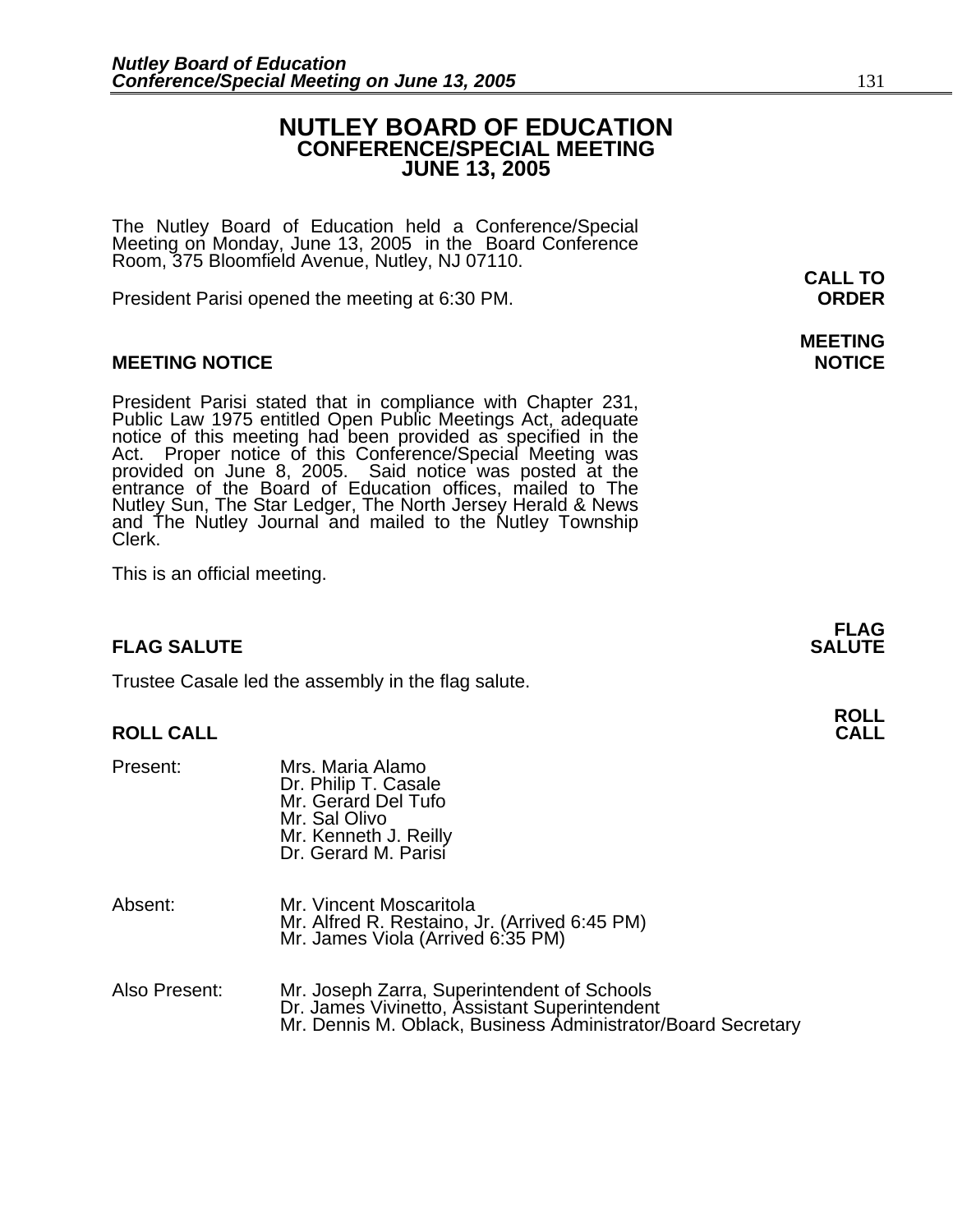## **Discussion Items**

## **Presentations:**

Superintendent Zarra introduced Mr. Douglas Jones, Washington School Principal, who gave a presentation on the<br>proposed K-12 Library Media Skills Curriculum. Mr. Jones proposed K-12 Library Media Skills Curriculum. Mr. Jones explained that the goal was to create a comprehensive information center in each school and teach students to use these resources for lifelong learning. Mr. Jones said that the passage of the second budget question added greatly to our capacity for improvement.

Trustee Viola arrived at 6:35 PM.

Mr. Jones answered several questions from the Trustees.

Trustee Restaino arrived at 6:45 PM.

Mr. Michael Fetherman, Science Coordinator, gave a presentation on the proposed K-6 Calendar-Based Curriculum Mapping explaining what this technique was and how it can be employed in the district. Mr. Fetherman answered several questions from the trustees.

## **Committees:**

Trustee Olivo, Alternate Funding Committee Chairperson, met with representatives from Commerce Bank to discuss a Corporate Sponsorship. He is setting up a meeting with Valley National Bank.

Trustee Restaino suggested that it was important to clearly define levels of sponsorship.

It was recommended that the Alternate Funding Committee prepare a list of various items that could be sponsored and present it to the full Board.

Trustee Del Tufo, Oval Committee Chairperson, spoke about the public presentation that was given by Vollmer Associates at a meeting last week and received feedback and suggestions from those citizens in attendance.

Trustee Reilly, Special Ed Ad Hoc Committee, asked about Secretary Oblack replied as to what has been completed to date and what remains to be done to complete the analysis.

Trustee Viola, Community Relations Committee, stated that the latest newsletter was sent to the printer.

Trustee Alamo, Residency Ad Hoc Committee, has been very active and in consultation with our attorney and residency officer.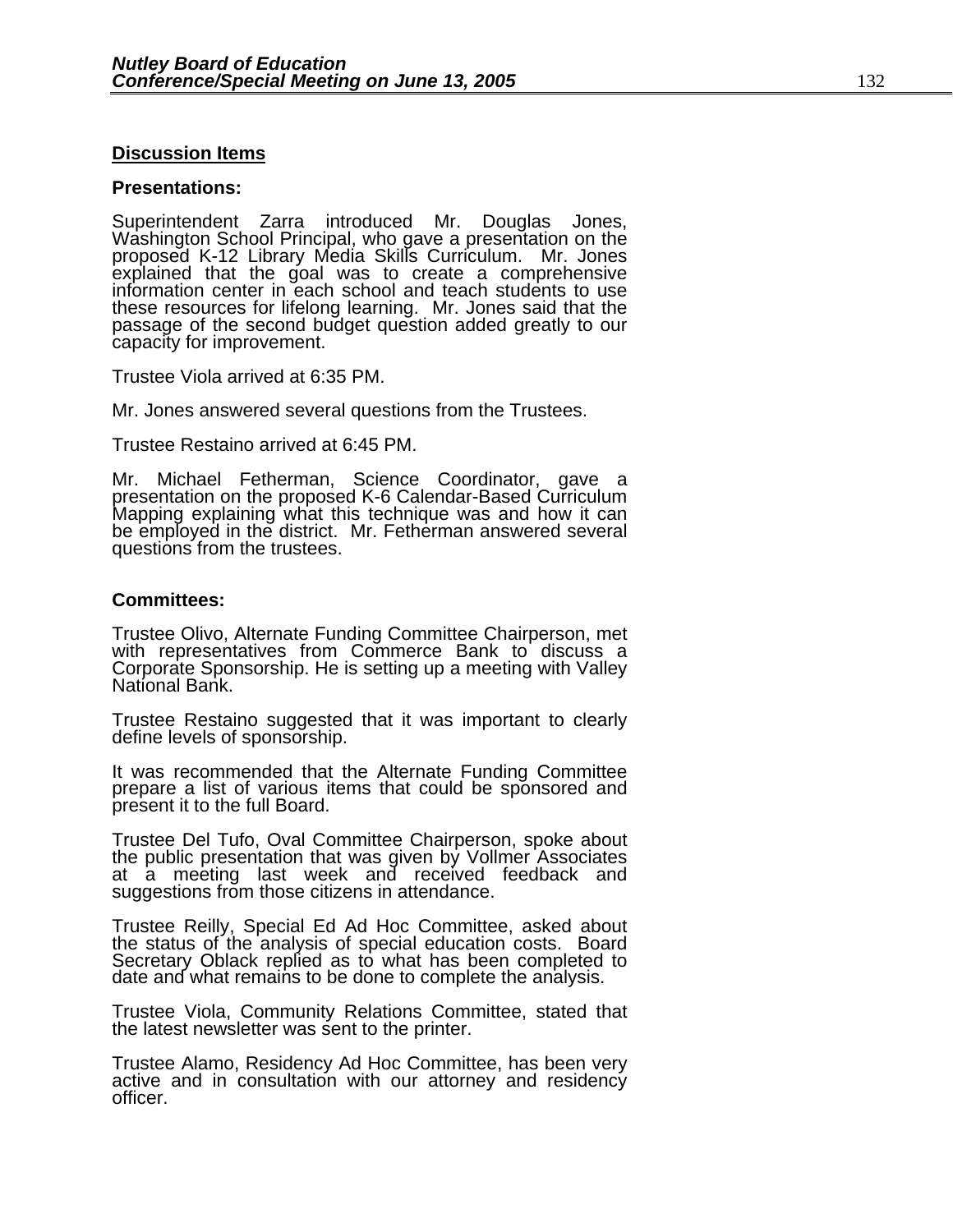Superintendent Zarra stated that most of the residency letters went out today and he recognized the efforts of Dr. Vivinetto and Ian Viemeister.

President Parisi asked if consideration had been given to<br>looking at students not in school of residency. Mr. Zarra indicated that this should receive further review after all residency data is collected.

A discussion ensued among the trustees.

Board Secretary Oblack answered several questions pertaining to the proposed resolution regarding the appropriation of Extraordinary Aid and will perform requested follow-up regarding use of these funds.

Trustee Restaino inquired as to the status of the request to convert the Board Conference Room into a music room at Radcliffe School. Board Secretary Oblack indicated that the application had not been submitted under the assumption that this project would not be undertaken given the relocation of the Board Offices to Franklin Middle School. The general consensus of the Board was that the project should still go forward and the Board Secretary was asked to complete and submit the application.

Trustee Restaino suggested, and the Board agreed, that former Trustee Mr. John Cafone be offered the opportunity to present his graduating son with his diploma.

Trustee Casale indicated that he had been accused of knowing of the crossing guard situation since December 2004, and questioned if any trustees were aware of this in December.

Trustee Alamo indicated that she and Dr. Serafino had met with Jack Barry in December to impress upon him the hardship that the increasing costs of the crossing guards was having on the Board's budget. Trustee Alamo indicated that while she was present at the meeting there was no mention of a study being conducted. She indicated that Dr. Serafino admitted that she was aware that  $a$  study was being conducted and did discuss it. However, Trustee Alamo stated that when she, Superintendent Zarra and President Parisi met with the Department of Public Safety in February they were given the results of the study and a report was given to the Board of Education Trustees at that time.

Trustee Casale indicated that Commissioner Orechio maintained that Trustee Alamo and then Superintendent of Schools Serafino were aware in December that sixteen crossing guards were to be laid off.

President Parisi indicated that including a reduction in our budget was not an endorsement of the action. He further reiterated that Chief Holland indicated that the Board's endorsement was not required.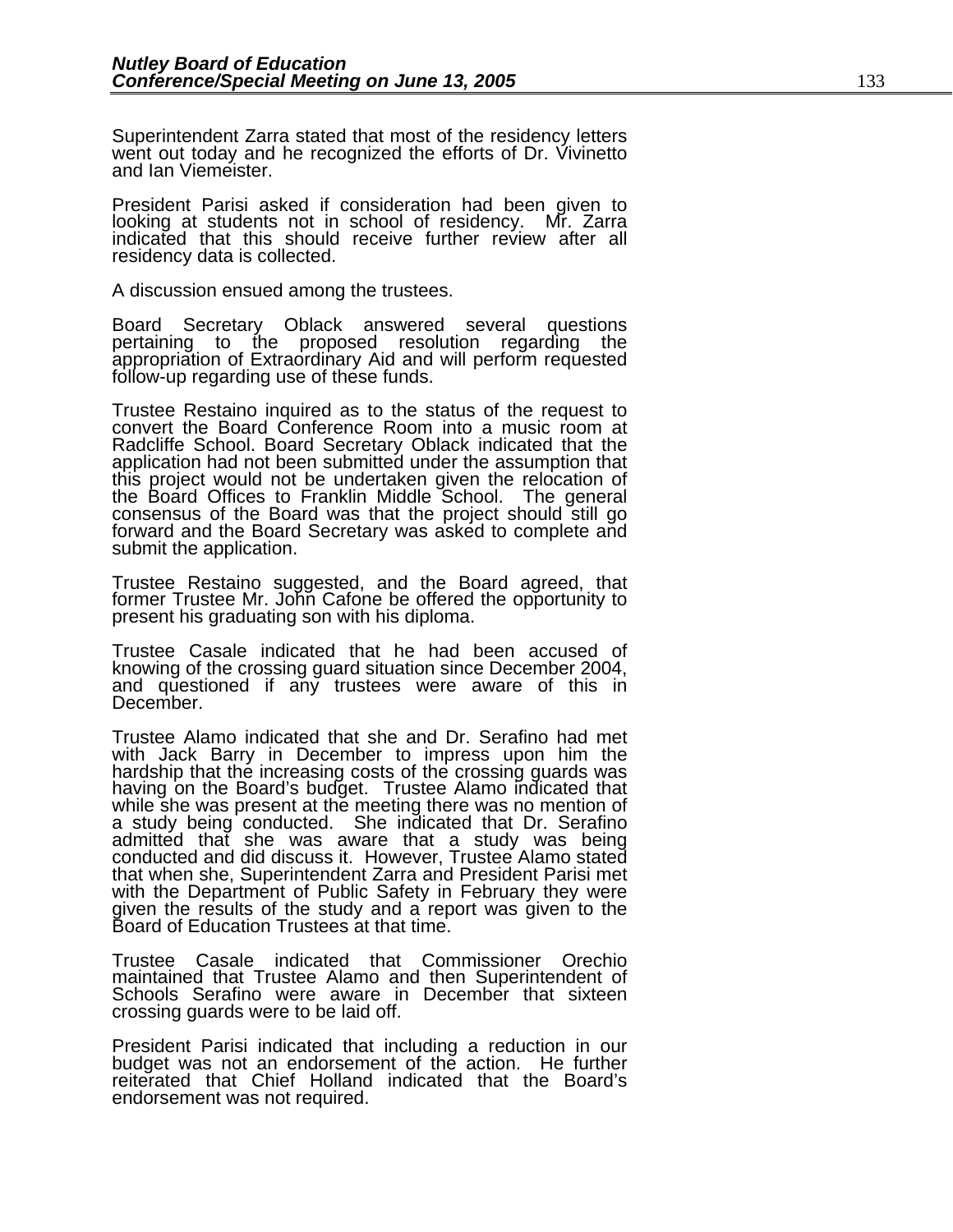Trustee Restaino expressed his certainty that he was not aware of the layoff until after late the February meeting among Superintendent Zarra, then Board President Alamo, Trustee Parisi and Commissioner Orechio.

A discussion ensued addressing the validity of Pennoni's study.

Trustee Reilly indicated that he was under the impression that<br>the summary report he received in early March was to be updated, and that expectation was that all concerned would be in agreement after reviewing the updated document.

Trustee Casale indicated that a traffic study was done by<br>Brian Intindola.

Trustee Viola stated that since the Board has no say in where the crossing guards go that there should be alternatives which should be considered i.e., cut curb out at Spring Garden School, one-way streets, limitations on parking, speed reduction, etc.

Trustee Del Tufo indicated that the report needs to be tempered by the fact that people's behavior is involved with respect to driving skills and compliance with traffic and safety laws.

A discussion continued on steps that should be taken by the Board. Trustee Olivo suggested looking for available safety grants.

Trustee Reilly suggested that schools be closed on election days for safety reasons. Superintendent Zarra will investigate and report back no later than July.

# **MOTION TO ADJOURN TO EXECUTIVE SESSION**

At 9:15 PM Trustee Restaino moved and Trustee Del Tufo seconded the following resolution:

WHEREAS, the Board of Education will be discussing matters exempt from public discussion pursuant to N.J.S.A. 10:4-12,

NOW, THEREFORE, BE IT RESOLVED that the Board of Education adjourn to closed executive session at this time to discuss personnel, and

BE IT FURTHER RESOLVED that the results of the discussions will be made public by inclusion on the agenda of a subsequent meeting of the Board of Education or when the reasons for discussing such matters in closed session no longer exist.

The motion was unanimously approved by voice vote.

# **ADJOURN EXECUTIVE**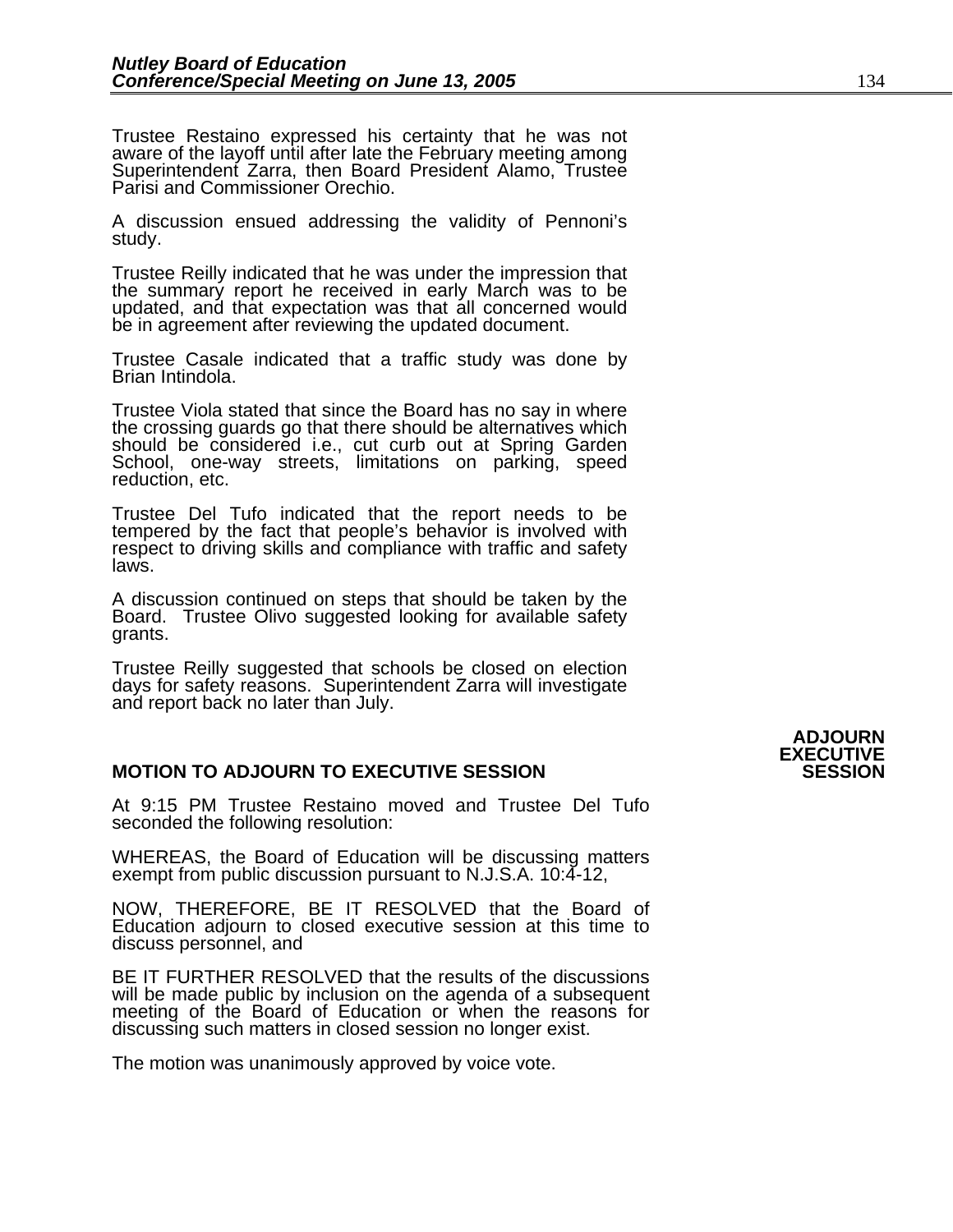# **RECONVENE MEETING RECONVENE**

At 10:00 PM Trustee Alamo moved, Trustee Olivo seconded, and the Board unanimously approved by voice vote a motion to reconvene the open public meeting.

# **HEARING OF CITIZENS (Resolutions Only)** OF **OF CITIZENS**

None

# *RESOLUTIONS* **RESOLUTIONS**

Trustee Viola moved, and Trustee Alamo seconded, a motion that the Board approves the Resolutions numbers 1 through 8 as listed below.

The Resolutions 1 through 8 were unanimously approved by roll call with the following exceptions:

- 1. Trustee Reilly abstained on Resolution 1 Reappointment of Non-Tenured Teachers.
- 2. Trustees Olivo and Reilly abstained on Resolution 6 Approval of Dental Contract.

# 1. **REAPPOINTMENTS - Non-Tenured Teachers**

BE IT RESOLVED that the Board of Education approves the reappointment of the non-tenured teachers listed below for the 2005-06 school year on the salary guide at the classification, step and annual salary as indicated in accordance with the 2005-06 Teachers' Salary Guide.

| <b>NAME</b>            | <b>DEGREE</b> | <b>STEP</b> | P/T      | <b>SALARY</b> |
|------------------------|---------------|-------------|----------|---------------|
| Barrett, Erin          | B.A.          | 7           |          | 41,500        |
| Bennett, Katherine     | B.A.          | 7           | p/t $.5$ | 20,750        |
| Bergen, Abigail        | $B.A.+15$     | 11          |          | 49,745        |
| Binaghi, Stephanie     | B.A.          | 7           |          | 41,500        |
| Bobrowski, Heather     | M.A.          | 10          |          | 50,277        |
| Coppola, Alicia        | B.A.          | 7           |          | 41,500        |
| Dean, Doris            | B.A.          | 8           |          | 43,300        |
| Diamond, Nicole        | B.A.          | 7           | p/t.5    | 20,750        |
| DiGiacomo, Dana        | B.A.          | 8           | p/t.5    | 21,650        |
| DiGregorio, Steven     | $B.A.+30$     | 22          |          | 76,601        |
| Echevarria, Melissa    | B.A.          | 7           |          | 41,500        |
| Francia, Frank         | B.A.          | 91/2        |          | 46,204        |
| Frannicola, Antoinette | B.A.          | 9           |          | 45,384        |

# **REAPPOINT TEACHERS**

**HEARING**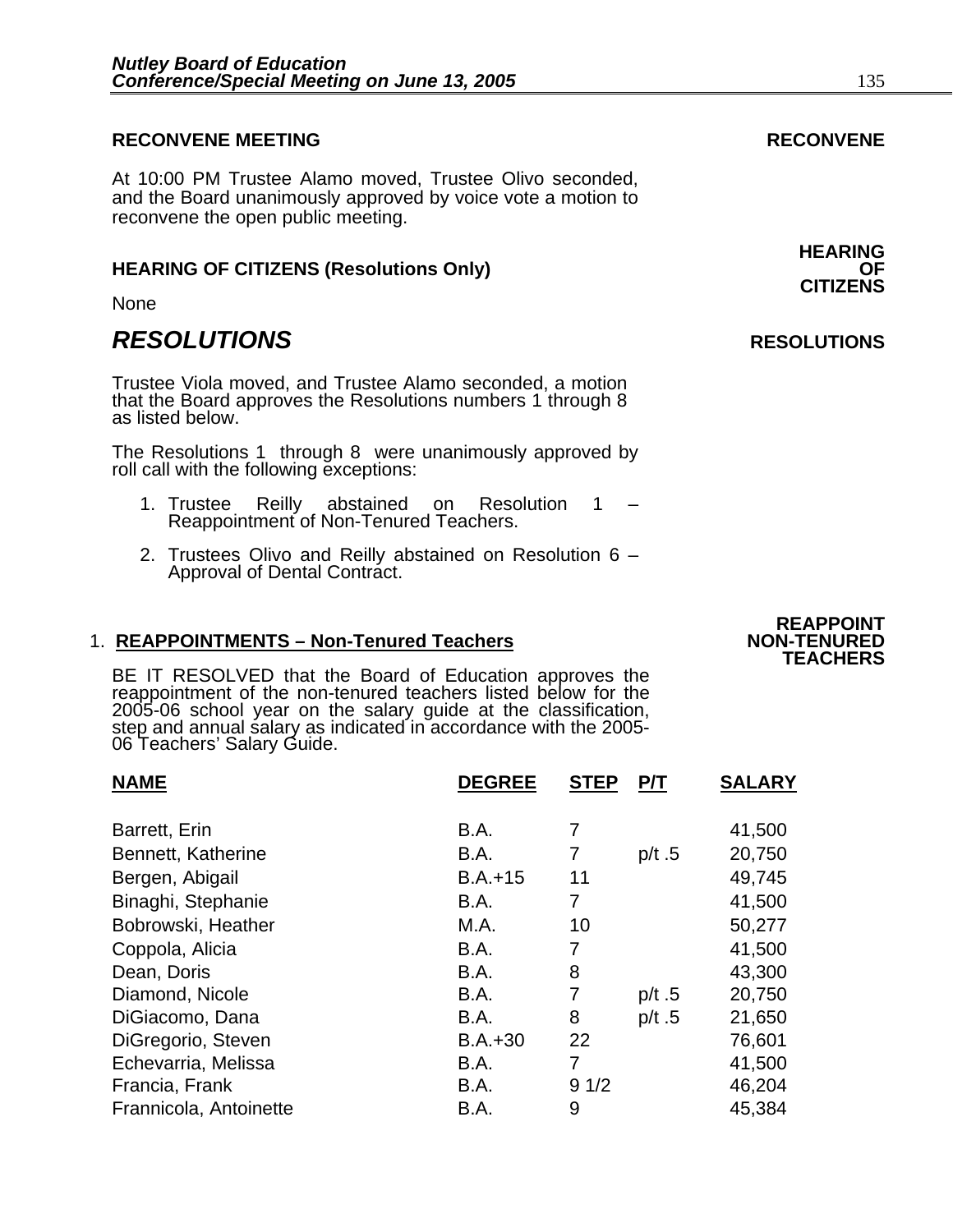| Fredericks, Sarah             | $M.A.+30$ | 9              |          | 51,500 |
|-------------------------------|-----------|----------------|----------|--------|
| Frusteri, Michelle            | M.A.      | 9              |          | 48,517 |
| Gabriele, Patrick             | B.A.      | 8              |          | 43,300 |
| Giglio, Jaimee                | B.A.      | 8              |          | 43,300 |
| Giordano, Mary                | $B.A.+15$ | 10             |          | 48,137 |
| Gratz, Katianne               | B.A.      | 8              |          | 43,300 |
| Hardie, Megan                 | M.A.      | $\overline{7}$ |          | 44,500 |
| Isiminger, Crispulo           | B.A.      | 7              |          | 41,500 |
| Jernick, Jessica              | B.A.      | 8              |          | 43,300 |
| Jousset, Courtney             | $B.A.+15$ | 7              | p/t.5    | 21,250 |
| Kearney, Michael              | M.A.      | 10             |          | 50,277 |
| Kenny, Mary Anne              | $B.A.+30$ | 8              |          | 45,300 |
| Knobloch, Jennifer            | B.A.      | $\overline{7}$ |          | 41,500 |
| LoCurcio, Carol               | M.A.      | 10             |          | 50,277 |
| Luberto, Lisa                 | B.A.      | 9              | p/t $.5$ | 22,692 |
| Maddi, Jacqueline             | B.A.      | 7              | p/t.5    | 20,750 |
| Maggiano, Pamela              | M.A.      | 8              | p/t.5    | 23,150 |
| Maiello, John                 | $B.A.+30$ | 22             |          | 76,601 |
| Manfria, Donald               | B.A.      | 21             |          | 67,898 |
| Marra, Marcellino             | $B.A.+30$ | 9              |          | 47,193 |
| Marra, Claudia                | B.A.      | 7              | p/t.5    | 20,750 |
| McQuade, Michael              | B.A.      | 8              |          | 43,300 |
| Mischel, Darren               | $M.A.+15$ | 12             |          | 55,392 |
| Mitschow, Lawrence            | B.A.      | 9              |          | 45,384 |
| Moscaritola, Holly            | B.A.      | 8              |          | 43,300 |
| Naumoff, Michael              | Doc.      | 9              |          | 53,271 |
| Norcia, Nicholas              | $B.A.+30$ | 9              |          | 47,193 |
| Orsini, Noelle                | M.A.      | 9              |          | 48,517 |
| Pate, Tara                    | B.A.      | 7              |          | 41,500 |
| Peters, Janine                | B.A.      | 7              |          | 41,500 |
| Piacenza, Valerie             | $B.A.+15$ | 8              |          | 44,300 |
| Piro, Joseph                  | M.A.      | 12             |          | 53,724 |
| Polk, Christine               | $M.A.+30$ | 9              |          | 51,500 |
| Puzio, Kristen                | B.A.      | 9              |          | 45,384 |
| Raymonde, Baron               | M.A.      | 81/2           |          | 47,409 |
| Reilly, Laura                 | B.A.      | 8              |          | 43,300 |
| Rowe, Cheryl                  | B.A.      | 8              |          | 43,300 |
| SanGiovanni, Nicole           | B.A.      | 8              |          | 43,300 |
| Schiavone, MaryLou            | $B.A.+15$ | 12             |          | 51,428 |
| Simko, Joseph                 | B.A.      | 7              |          | 41,500 |
| Smith, Peter                  | $M.A.+30$ | 10             |          | 53,372 |
| Sorrentino, Lynn              | B.A.      | 8              |          | 43,300 |
| Stendardi, Christina (Chmiel) | M.A.      | 9              |          | 48,517 |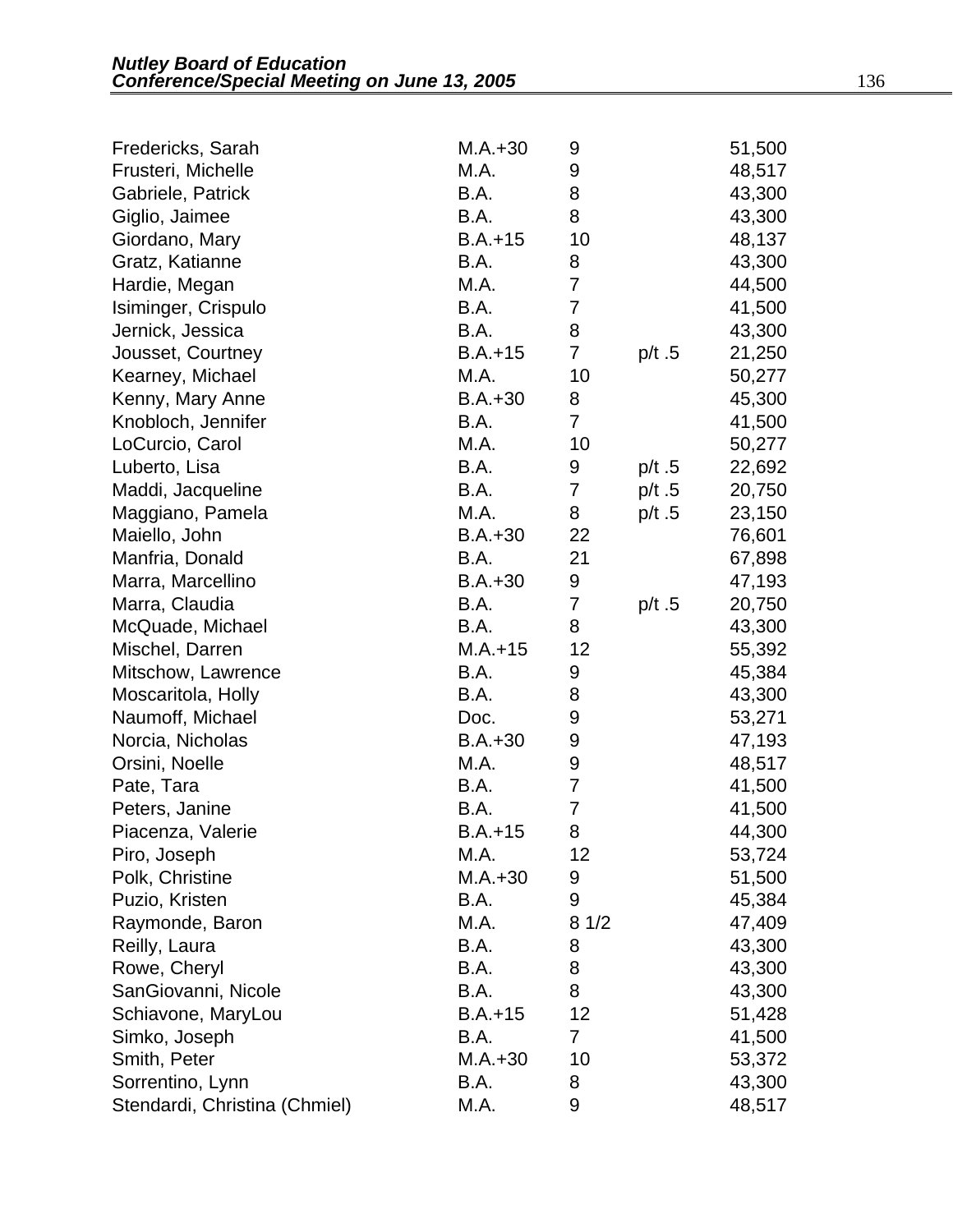| Stoffers, Elizabeth  | B.A.        | 9    |       | 45,384 |
|----------------------|-------------|------|-------|--------|
| Thunell, Nancy       | M.A.        | 9    |       | 48,517 |
| Vernaleken, Erin     | <b>B.A.</b> | 61/2 | p/t.5 | 20,500 |
| Weiss, Jennifer      | $B.A.+30$   | 8    |       | 45,300 |
| Zaros, Stephanie Ann | B.A.        |      | p/t.5 | 20,750 |
| Zarra, Donna         | B.A.        | 9    |       | 45,384 |

# 2. **REAPPOINTMENTS - Secretarial/Clerical Personnel**

# **REAPPOINT<br>SEC./CLERICAL**

BE IT RESOLVED that the Board of Education approves the reappointment of the personnel listed below for the 2005-06 school year at the salaries agreed upon and in accordance with the group, step and annual salary as indicated in accordance with the 2005-06 Secretarial Guide.

| <b>NAME</b>         | <b>GROUP/STEP</b> | <b>SALARY</b> | <b>LONGEVITY</b> | <b>STIPEND</b> |
|---------------------|-------------------|---------------|------------------|----------------|
| Aromando, Jo-Ann    | $1 - 15$          | 36,617        |                  |                |
| Ashley, Michele     | $2 - 12$          | 25,163        |                  |                |
| Battoglia, Phyllis  | $1 - 18$          | 41,945        |                  |                |
| Bolcato, Donna      | $1 - 10$          | 25,248        |                  | 2,500          |
| Boyle, Linda        | $2 - 14$          | 27,256        |                  | 1,500          |
| Camelia, Jacqueline | $1 - 21$          | 46,700        | 3,400            |                |
| Caprio, Sophie      | $1 - 16$          | 32,115        |                  | 2,500          |
| Casale, Elaine      | $1 - 19$          | 36,791        | 3,400            |                |
| Christy, Linda      | $2 - 18$          | 32,669        | 2,240            |                |
| Cullari, Beverly    | $1 - 15$          | 30,693        |                  | 2,500          |
| DeMatteo, Michele   | $1 - 12$          | 32,308        |                  |                |
| Dispoto, Dorothy    | $1 - 12$          | 32,308        |                  |                |
| Dwyer, Geralynn     | $1 - 12$          | 27,081        |                  | 2,500          |
| Farese, Joanne      | $1 - 22$          | 48,171        | 3,400            |                |
| Fuller, Rosalyn     | $1 - 22$          | 48,171        | 3,400            |                |
| Gariano, Angela     | $1 - 9$           | 24,333        |                  | 2,500          |
| Giangeruso, Diane   | $1 - 22$          | 48,171        | 3,400            |                |
| Gumeny, Barbara     | $1 - 17$          | 40,088        |                  |                |
| Isabella, Catherine | $1 - 11$          | 26,167        |                  |                |
| Luzzi, JoAnn        | $1 - 18$          | 41,945        |                  |                |
| Marra, Immacolata   | $1 - 15$          | 36,617        |                  |                |
| Maurillo, Sally     | $CL-10$           | 20,371        |                  |                |
| McConnon, Rosemary  | $1 - 18$          | 41,945        |                  |                |
| Orr, Linda          | $2 - 15$          | 28,519        |                  |                |
| Peavy, Marie        | $1 - 19$          | 43,891        | 2,240            |                |
| Peters, Suzanne     | $1 - 22$          | 40,378        | 3,400            |                |
| Posternock, Linda   | $1 - 16$          | 38,313        |                  |                |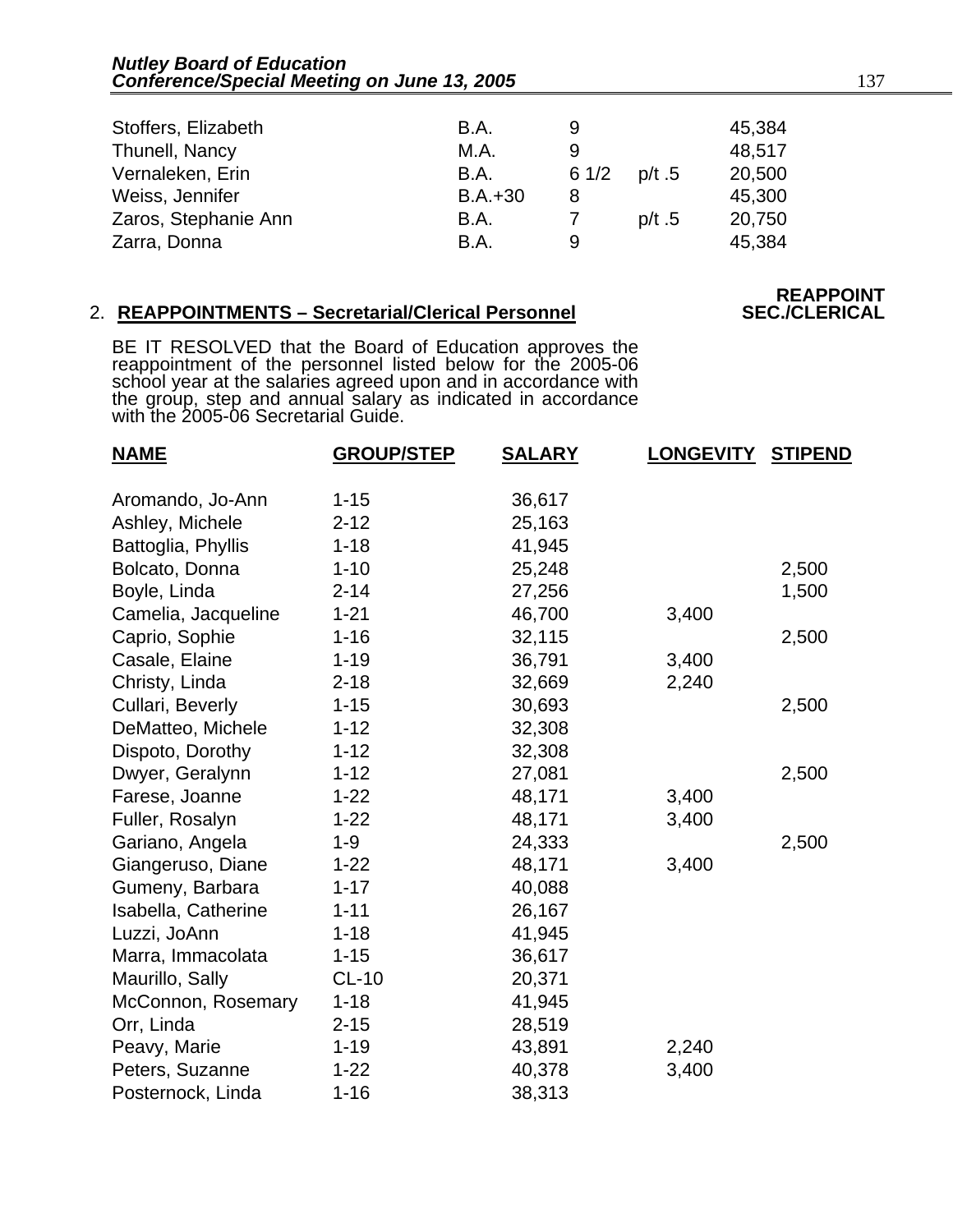| Russell, Gina      | 1-9      | 29,030 |       |
|--------------------|----------|--------|-------|
| Turano, Catherine  | $1 - 22$ | 48.171 | 2,240 |
| Wowkanyn, Patricia | $1 - 22$ | 48.171 | 3,800 |

# 3. **RESIGNATION - Technology Coordinator**

BE IT RESOLVED that the Board of Education approves the acceptance of the resignation of Mr. Robert Presuto, Technology Coordinator, effective July 1, 2005.

# **4. TRANSFER OF PERSONNEL**

BE IT RESOLVED that the Board of Education approves, upon the recommendation of the Superintendent of Schools, the following transfers:

| Name                    | From                      | To                     |
|-------------------------|---------------------------|------------------------|
| Rita Alfaro             | Lincoln                   | Yantacaw               |
| <b>Mary Balitsos</b>    | LDTC (District)           | Radcliffe (Teacher)    |
| <b>Patrick Gabriele</b> | <b>Spring Garden</b>      | Washington             |
| Jainine Gambaro         | Radcliffe (Teacher)       | Radcliffe (Library)    |
| Donna Hutcheson         | Radcliffe                 | <b>Spring Garden</b>   |
| Maureen Lazur           | <b>Spring Garden</b>      | Franklin               |
| Lisa Luberto            | Lincoln                   | <b>Spring Garden</b>   |
| Gina Marie Masino       | Franklin                  | Washington             |
| Becky Pandolfi          | Franklin                  | Spring Garden/Yantacaw |
| Kristen Puzio           | <b>Spring Garden</b>      | Washington             |
| Noel Orsini             | <b>Reading Specialist</b> | <b>Basic Skills</b>    |
| Lorraine Rubinstein     | <b>Math Specialist</b>    | Radcliffe (Teacher)    |

# 5. **APPOINTMENTS - Summer Custodial Employment SUMMER CUSTODIAL**

 **APPOINTMENTS EMPLOYMENT** 

BE IT RESOLVED that the Board of Education approves the following<br>personnel to be employed as summer custodial and grounds employees for the summer of 2005:

|                            | <b>Step</b>   | <b>Hourly Rate</b> |
|----------------------------|---------------|--------------------|
| Adam Finkelstein           | 2             | \$8.00             |
| Steven Mairella            | $\mathcal{P}$ | 8.00               |
| <b>Anthony Moscaritola</b> |               | 7.50               |
| Joseph Roselli             | 1             | 7.50               |
| <b>Michael Travers</b>     |               | 7.50               |

# **RESIGNATION COORDINATOR**

**TRANSFER<br>OF PERSONNEL**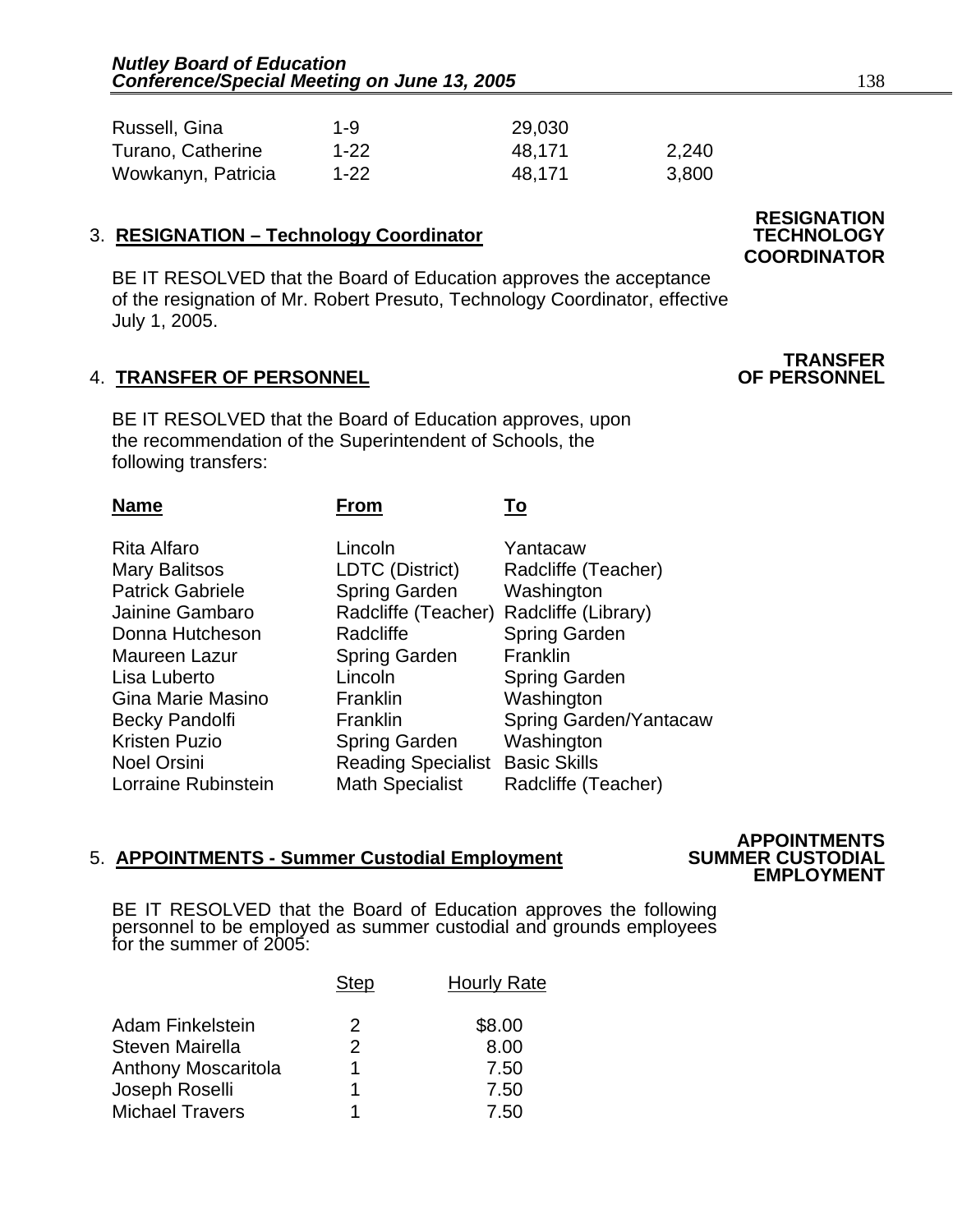# 6. APPROVAL OF DENTAL CONTRACT **DENTAL CONTRACT**

BE IT RESOLVED that the Nutley Board of Education approves an agreement with Delta Advantage to provide dental insurance coverage for Nutley Board of Education employees, effective July 1, 2005 through June 30, 2006 at the following rates:

> Single Coverage \$29.84 per month Family Coverage \$73.94 per month

## **7. AUTHORIZATION TO CONDUCT A DISTRICT-WIDE RE-REGISTRATION OF ALL STUDENTS**

WHEREAS there have been several recent incidences of students who have been identified as having attended the Nutley Public Schools while not properly domiciled within the Township of Nutley, and

WHEREAS there have been reports from township residents of other possible violations of Board Policy No. 5111 regarding eligibility to attend the Nutley Public Schools free of charge, and

WHEREAS the Nutley Board of Education has the authority to conduct a district-wide re-registration of students under N.J.S.A. 18A:38-1 and N.J.S.A. 18A:11-1,

NOW THEREFORE BE IT RESOLVED that the Nutley Board of Education directs that a district-wide re-registration of all students be conducted between June 13 and July 29, 2005.

### 8. **APPROVAL OF DEVELOPMENT OF CAPITAL PROJECT TO RELOCATE BOARD RELOCATE BOARD OF EDCATION OFFICES**

BE IT RESOLVED BY THE BOARD OF EDUCATION OF THE TOWNSHIP OF NUTLEY IN THE COUNTY OF ESSEX, NEW JERSEY AS FOLLOWS:

1. DCM Architecture Inc., the school district's appointed architect for the proposed capital program, is hereby authorized and delegated the responsibility in accordance with N.J.S.A. 18A:18-16 to prepare the scope of work for the proposed relocation of the Board of Education offices to the Franklin Middle School in consultation with and under the supervision of the Business Administrator/Board Secretary, who is hereby delegated the responsibility to work with the architect for this purpose on behalf of the Board. İ

**APPROVAL TO** 

# **APPROVAL**

**AUTHORIZATION**